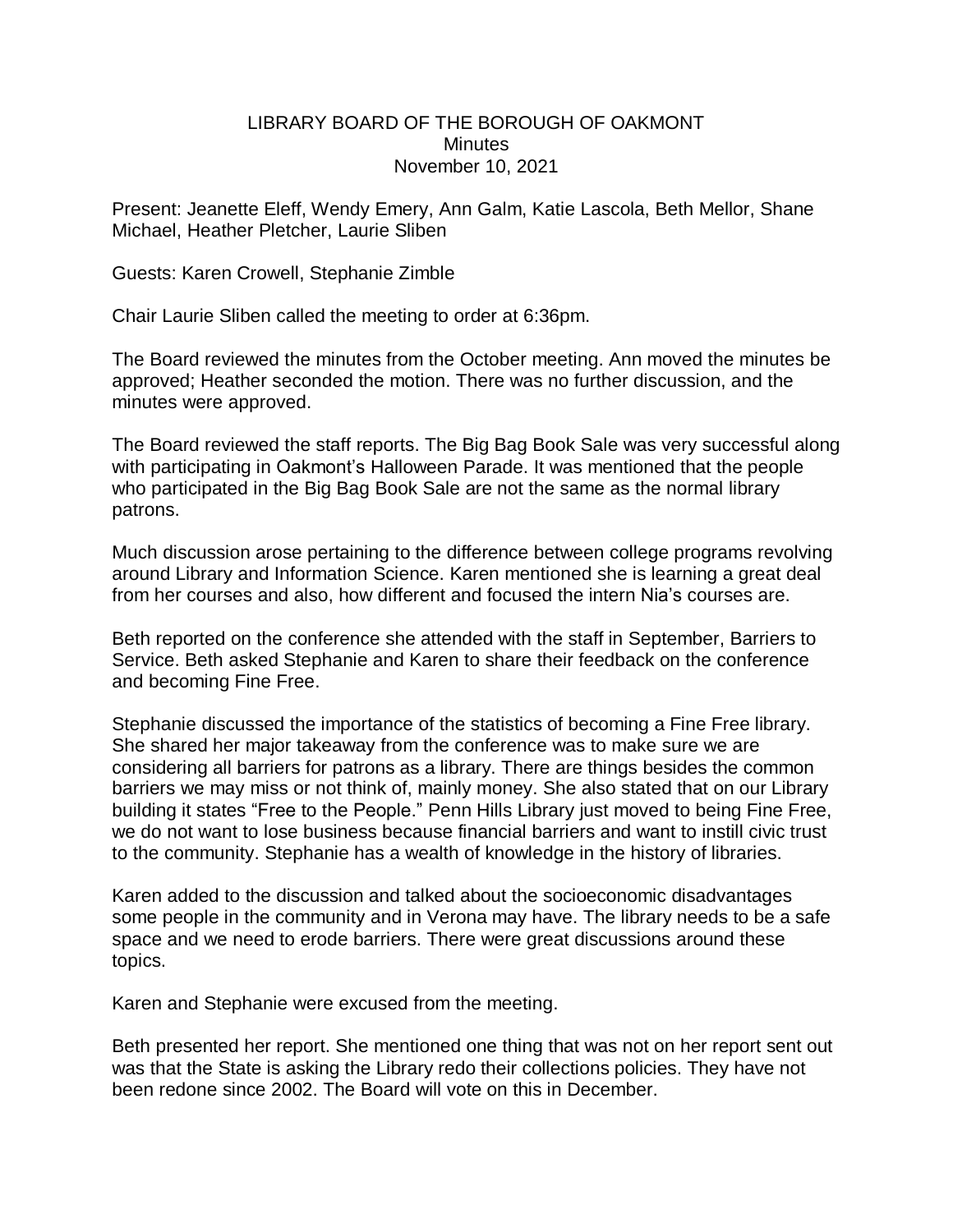Beth stated that we have received a 5% increase in RAD funding because the ACLA membership voted to increase funding to communities that serve at least one at risk community in their area, and in our case that is Verona. Shane brought up the idea of our Board having a voting member from Verona. Much discussion arose and Beth suggested adding this to our Strategic Plan if we really want to move forward with it.

Beth informed the Board that herself, Laurie, and the Borough had a meeting with Dave from the HVAC company regarding our system. Shane passed around a summarized report that he made from the report sent out. He said he would email it to the Board.

There were steps discussed with the Borough regarding our HVAC system. Replacing the valves, getting a bid for a second boiler, Beth creating an Emergency Response Plan (perhaps a generator), replacing the control panel, and in Spring of 2022 applying for a Keystone Grant to fund our HVAC plan.

Laurie presented the Chair's report. She discussed the Library's staff luncheon was being held December 5th and whoever was willing to contribute could do so to her. Beth stated that the staff was very excited for it this year and it was going to be held at Hoffstots.

Laurie mentioned that she had emailed the Board a Performance Evaluation for Beth and if everyone could please fill it out and send back to her. She also mentioned that she had reviews for the Board members to do of theirselves and of the Board as a whole. We are to bring them to the December meeting. They will be discussion points only to make sure we are all on track.

The next council meeting is December 7th. It will be the Library's quarterly reporting. Beth will bring forms to the new councils members to update them on the Library.

Wendy reviewed the Financial report. She mentioned again that our RAD funds were increased by 5%. Our contributions for the LYL campaign are over \$21,000 which is the highest ever. We are on par for the year and for budget.

Laurie mentioned that Beth had the Strategic Plan all together. The staff was very positive about the Strategic Plan and had no comments or suggestions. We will vote at the December meeting on the Strategic Plan. After it is voted on and approved, Beth will post the plan on the library's website.

The Board nominated the officers for 2022: Chair - Shane Co-Chair - Laurie Treasurer - Wendy Secretary - Heather The officers will be voted on at the December meeting. Laurie discussed new candidates for the Board. We had three applications and they were all wonderful. We have interviewed all three applicants. We have one position to